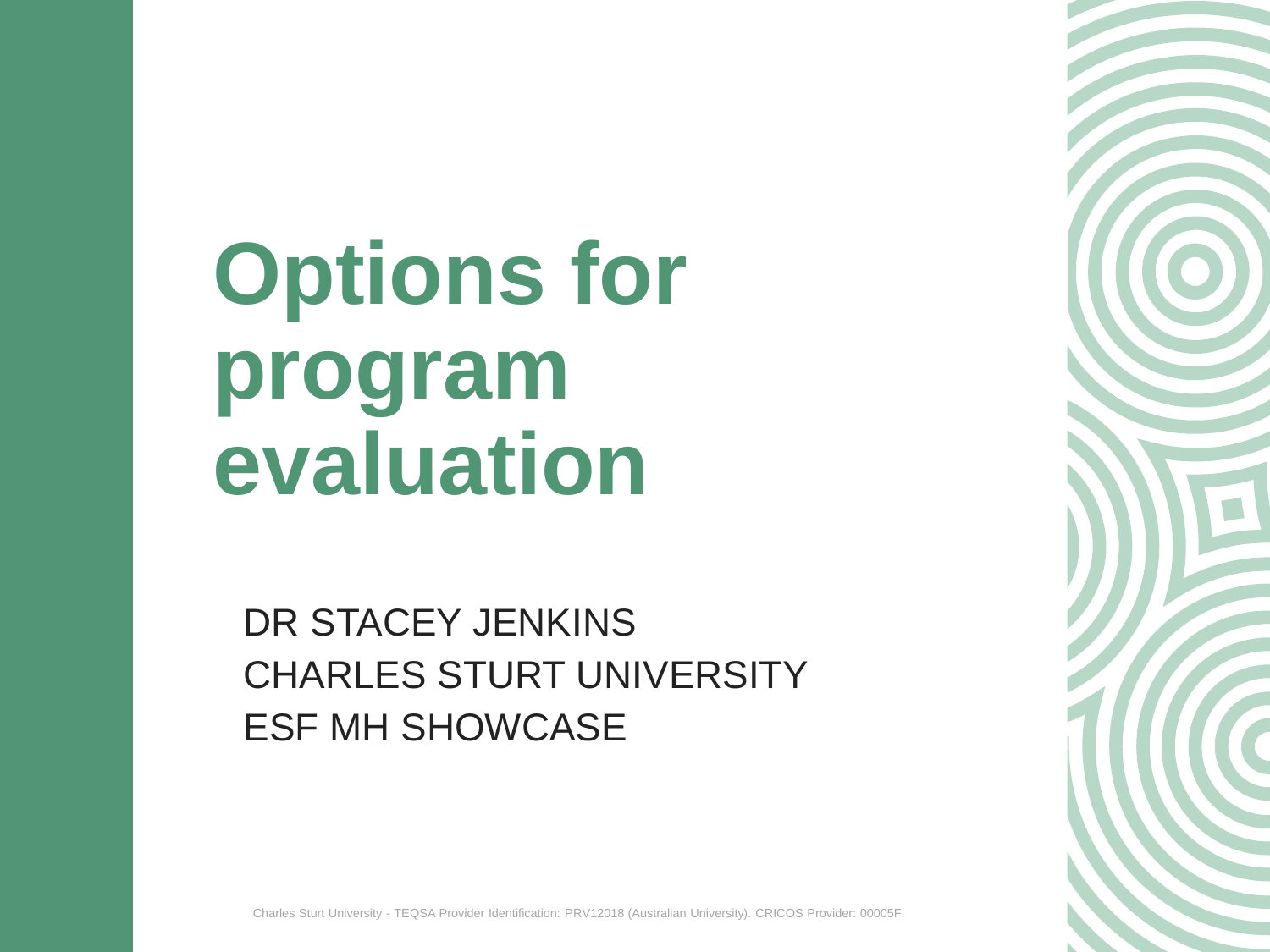Myths of evaluation

There is no time for evaluation

There are too many variables to measure

It's too expensive

Evaluation is difficult

If management don't ask for it doesn't matter



Options for Program Evaluation 2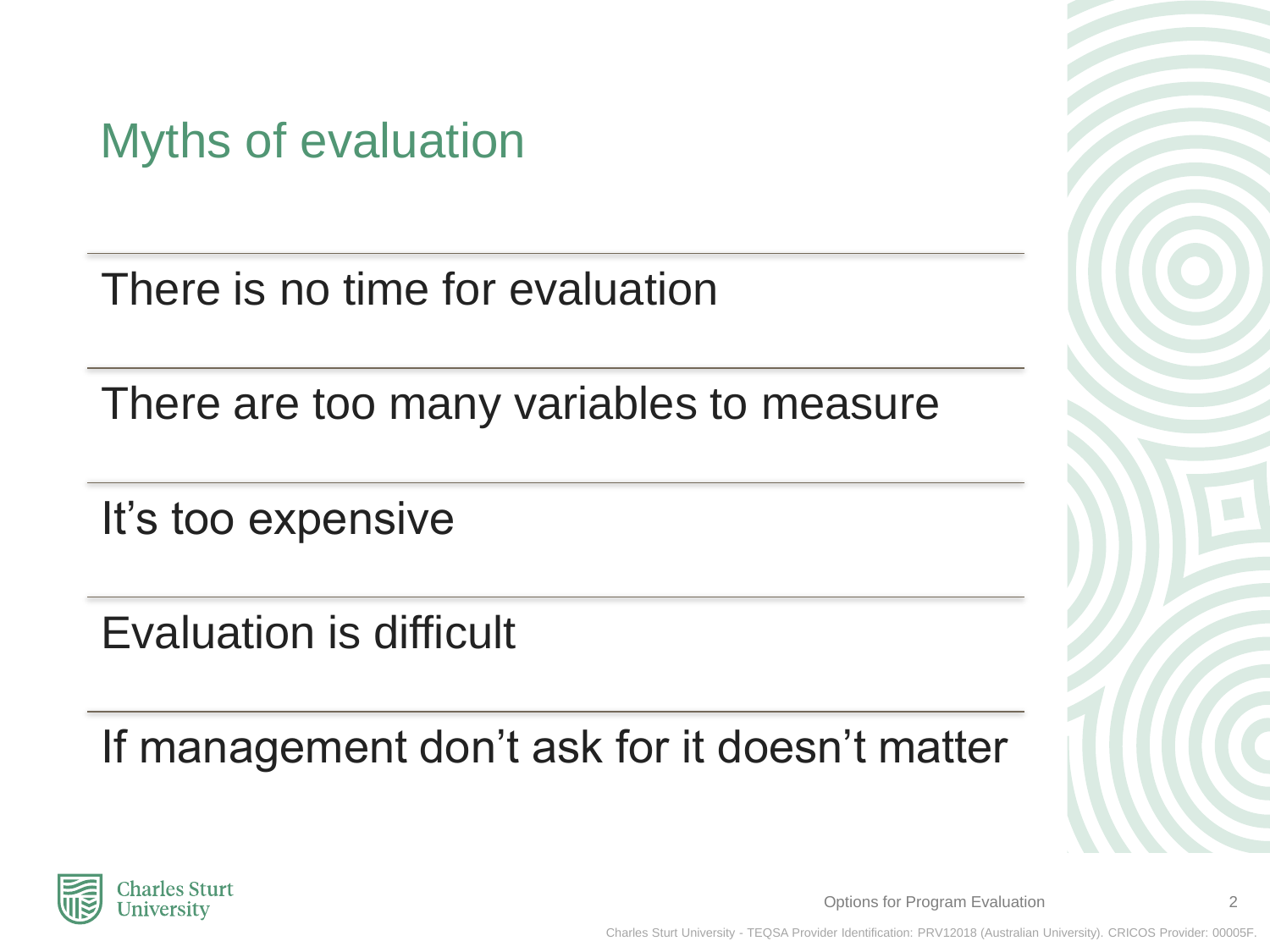## Obstacles to Evaluation

#### **Cost**

Know how

Fear

#### No benchmark

#### Program design

#### Management commitment



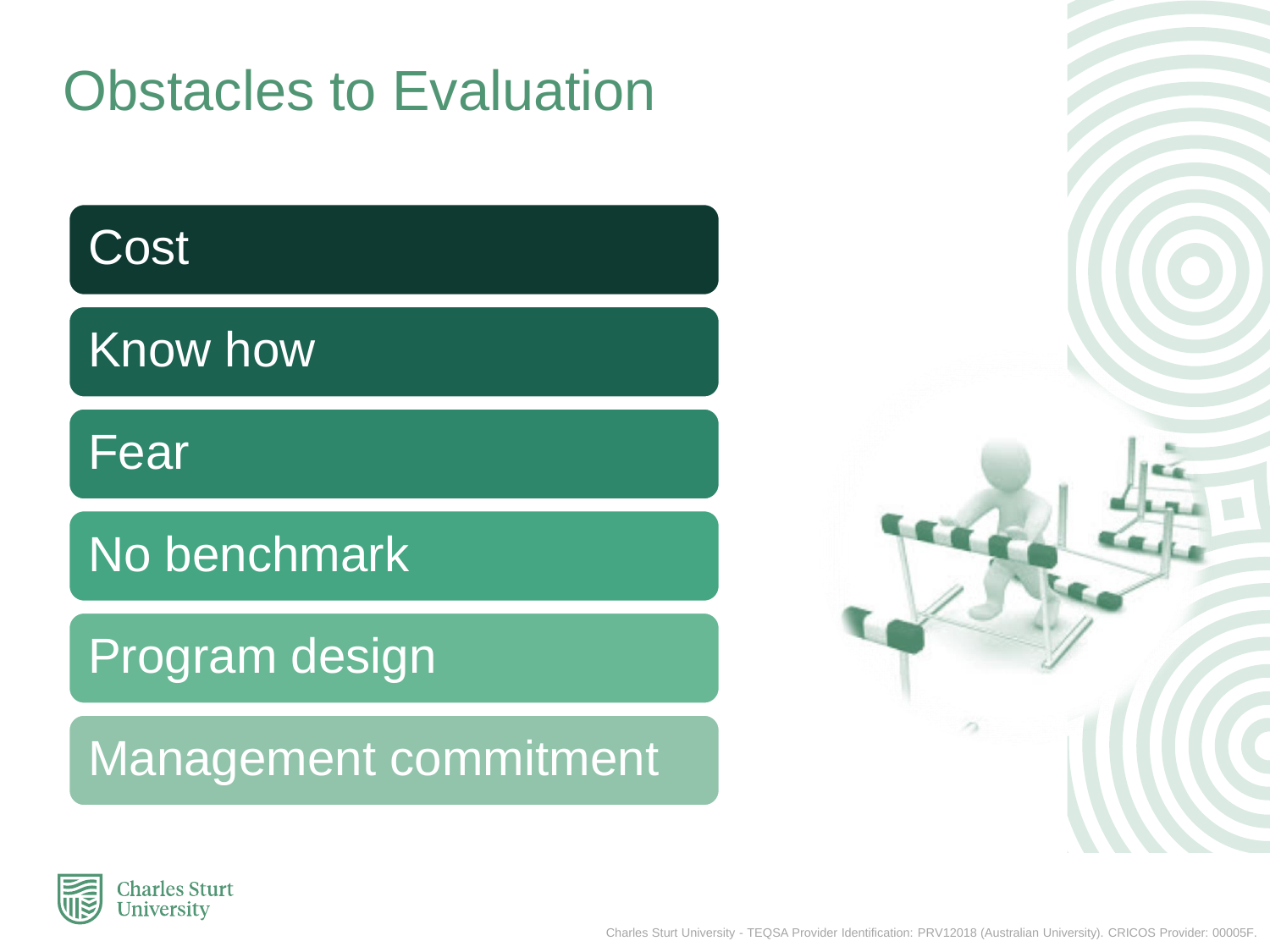## Purpose behind it

Determine if objectives are met and appropriate

Identify strengths and weaknesses

Cost Benefit Analysis (ROI)

Assist in future programs

Assess if the project was appropriate

Assist in decision making



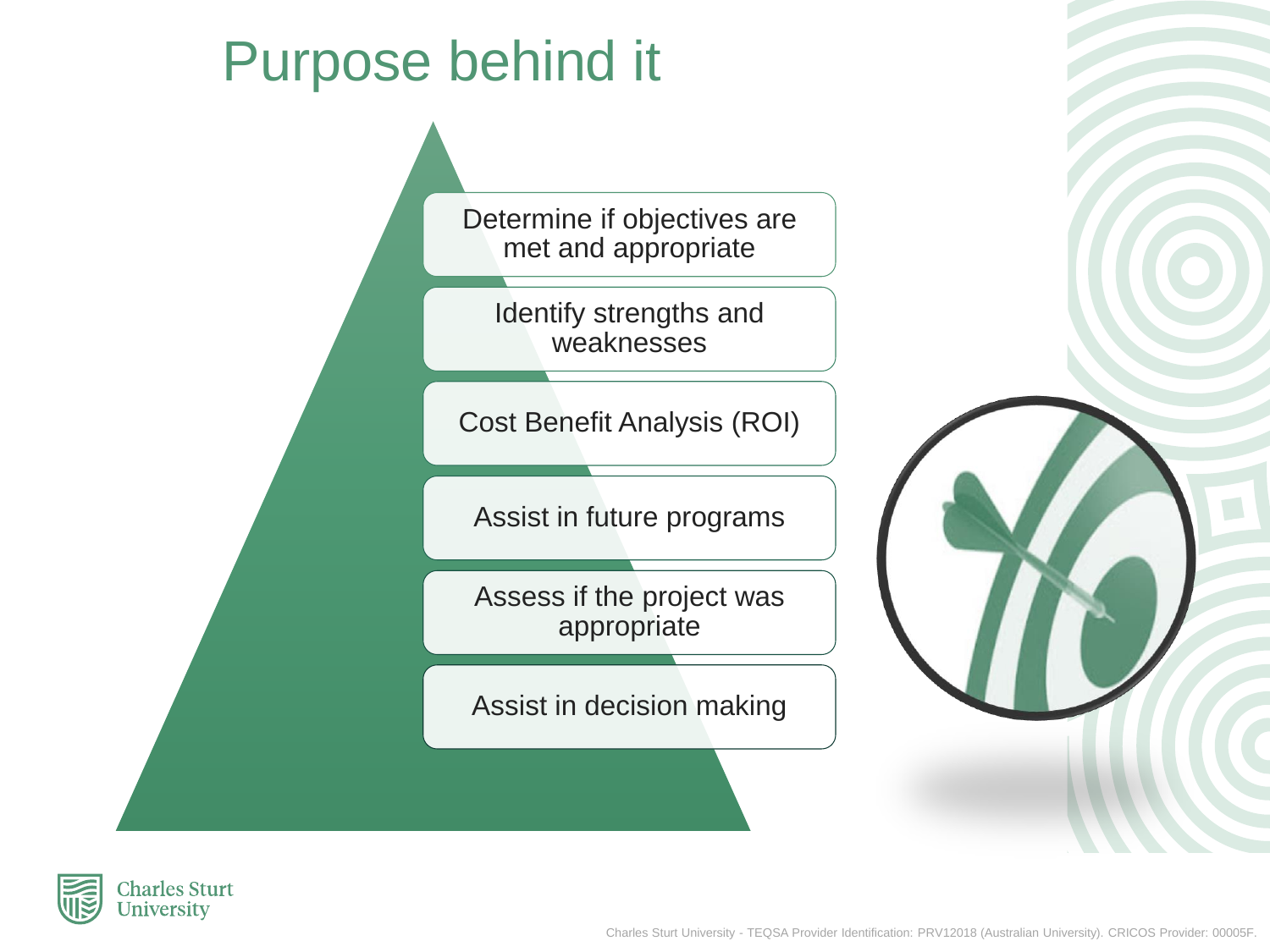#### **Benefits**



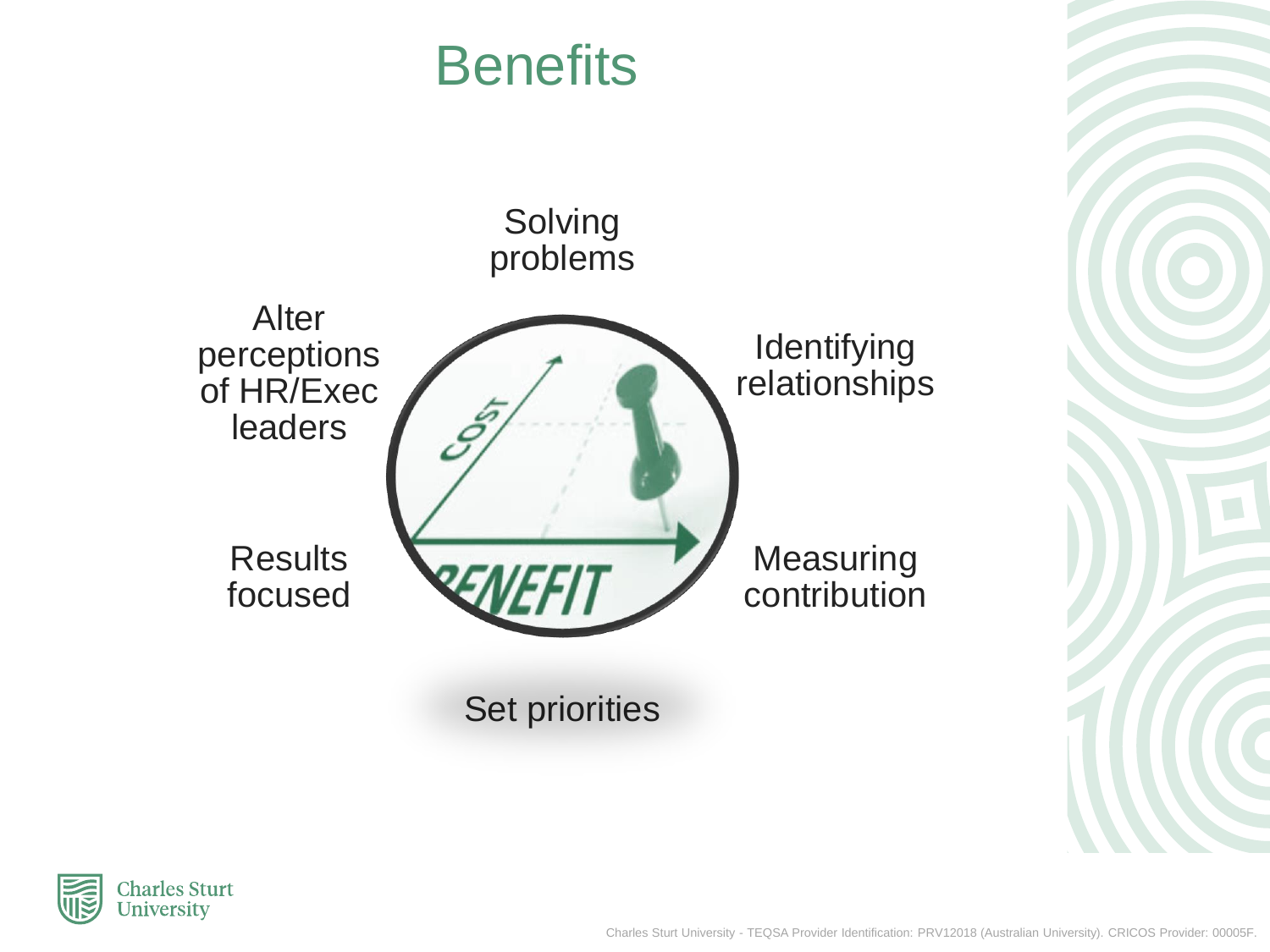## Human Capital Analytics Approach



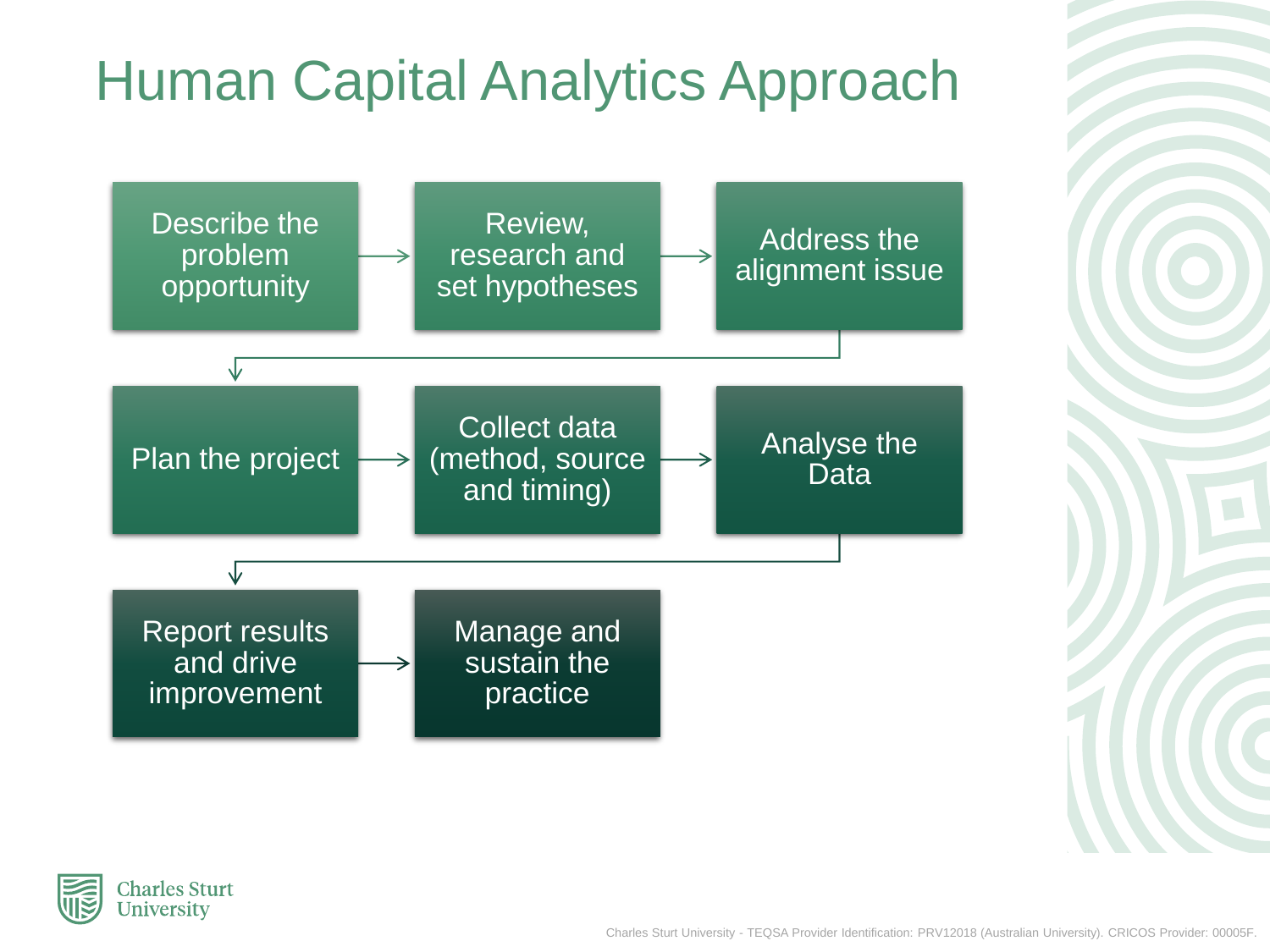## Recommendations for Measurement

Select an approach in each of these categories:

- Attitudinal Data (Engagement Data)
- Comparative Data (Benchmarking Data)
- Human Capital Measures (Updated KPIs)
- Benefit/Cost Analysis (ROI)

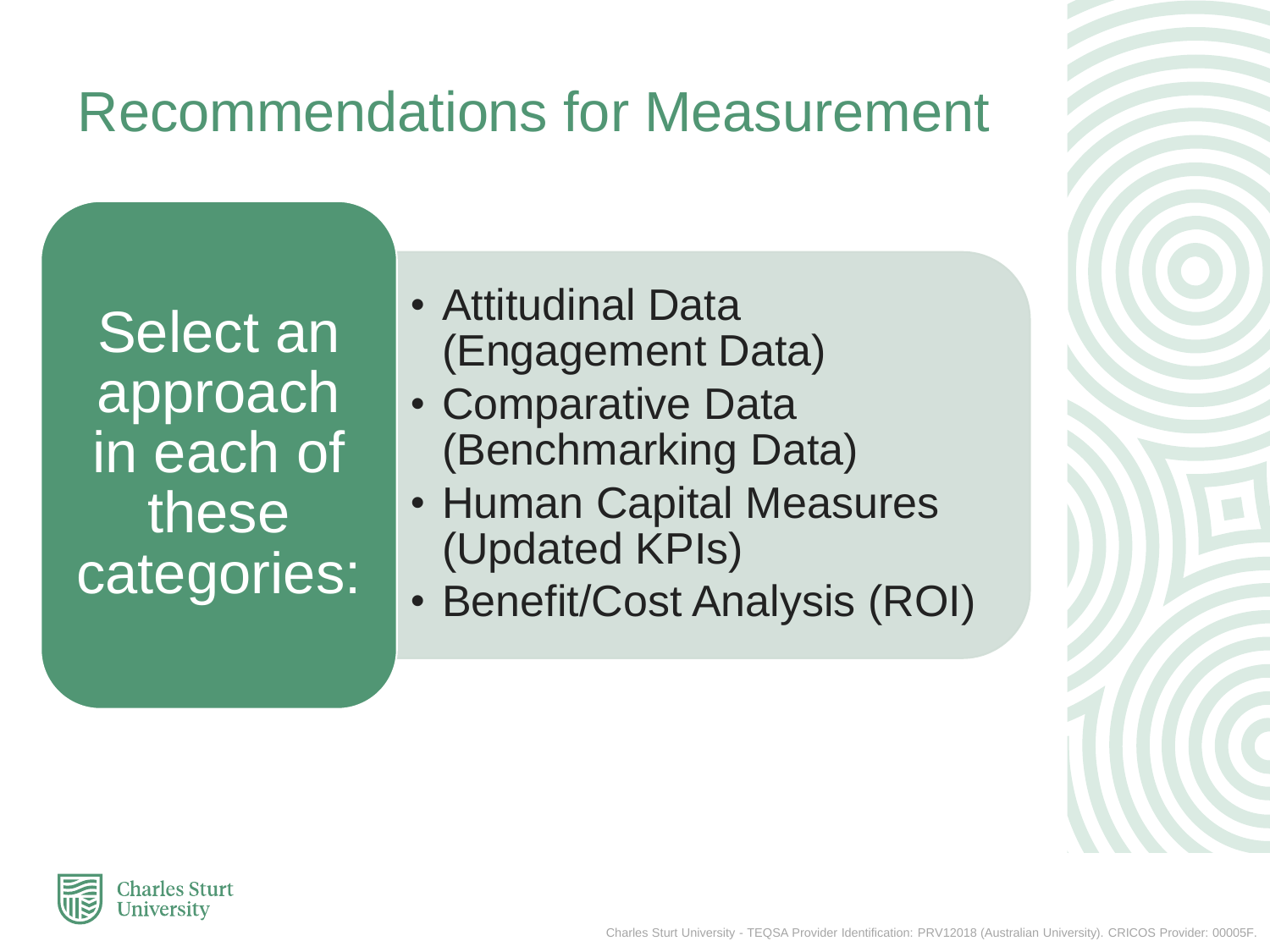#### Manage and sustain the analytics practice



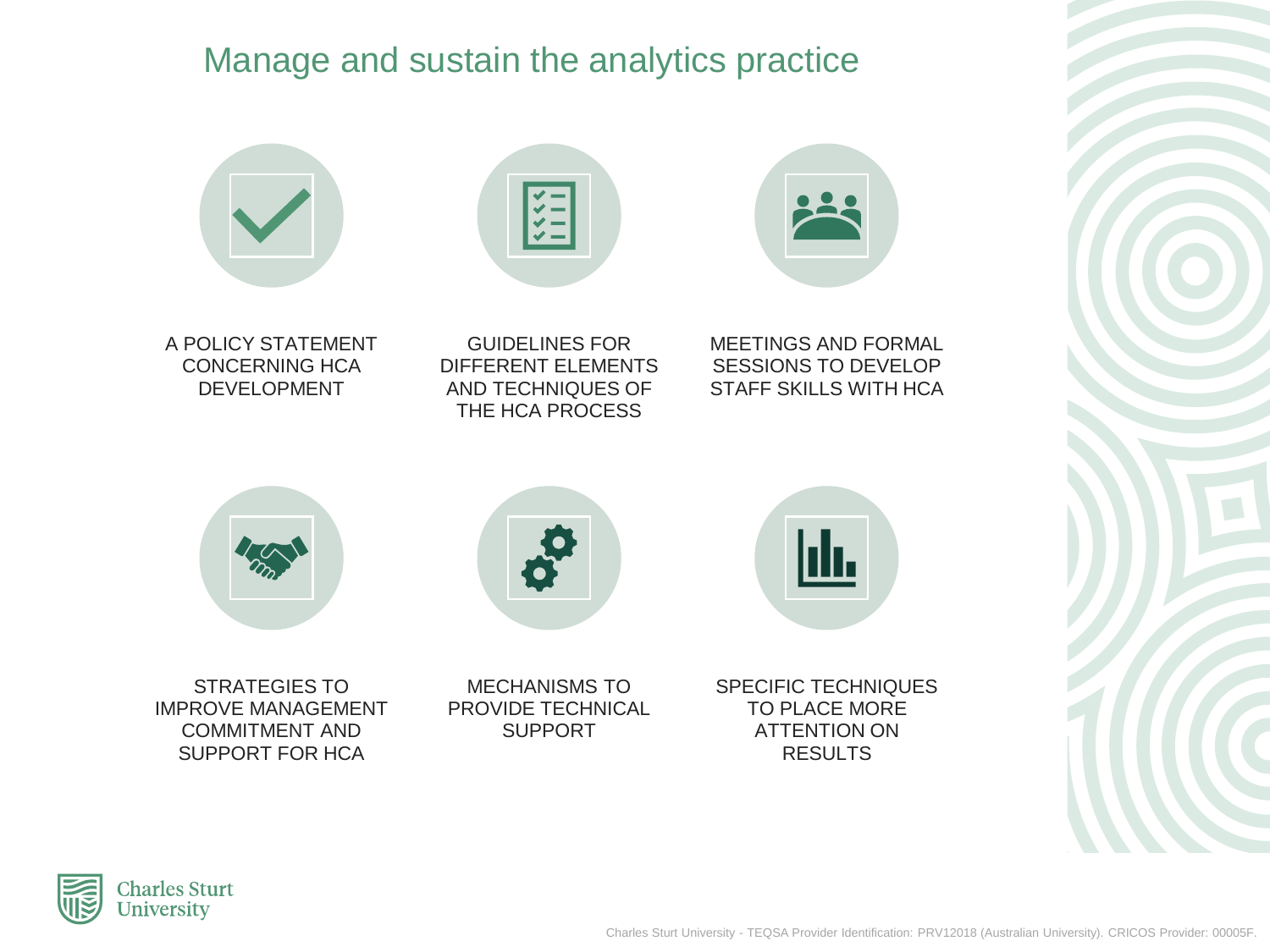### Final thought

"*If you can't explain what you do as a process, you don't know what you are doing*" W. Edwards

Deming